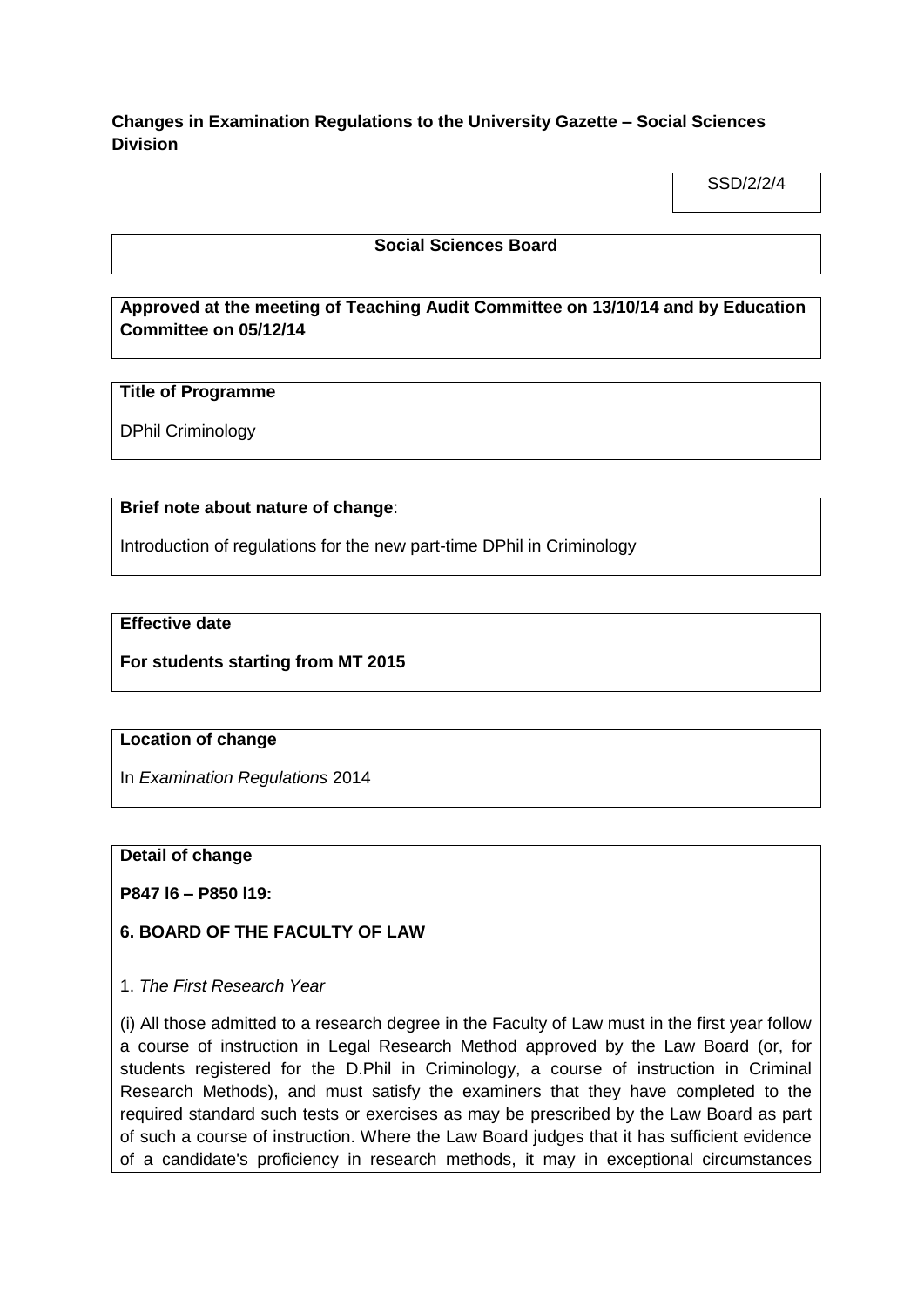dispense a candidate from this requirement.

(ii) Candidates admitted in the first instance as Probationer Research Students may, with the consent of the Faculty Board, transfer to the status of a student for the M.St. in Legal Research.

2. Special provisions for part-time DPhil Criminology students

(i) Candidates are required to meet the following attendance requirements for their period of part-time study: attendance for a minimum of 30 days of university-based work each year, normally coinciding with the full terms of the academic year, to be arranged with the agreement of their supervisor, for the period that their names remain on the Register of Graduate Students unless individually dispensed by the Graduate Studies Committee on the Board of the Faculty of Law. During a candidate's probationary period the attendance arrangements must take account of relevant induction and training events scheduled by the Centre for Criminology.

## 32. *Transfer to the D.Phil. or M.Litt.*

(i) Candidates wishing to transfer to the status of student for the degree of D.Phil. or M.Litt. must, subject to sub-paragraphs (ii) and (iii) below, undertake both parts of the Qualifying Test (paragraph 3 below).

(ii) It is not possible to transfer to M.Litt. status, having successfully completed the M.Phil. or M.St. in Legal Research, unless the candidate proposes to write an entirely new thesis. A candidate transferring to D.Phil. status is entitled to incorporate the thesis presented for the M.Phil. or M.St. in Legal Research within the D.Phil. thesis.

(iii) Candidates who at the time of the transfer will have successfully completed the M.Phil. in Law or the M.Phil. in Criminology and Criminal Justice or the M.St. in Legal Research shall submit for Part B of the Qualifying Test their successful M.Phil. or M.St. thesis. In such a case the word limits for Part B in sub-paragraph (ii) of paragraph 3 below do not apply.

(iv) Students who have previously been registered for the M.St. in Legal Research or for the M.Phil. in Law or M.Phil. in Criminology and Criminal Justice, and have been granted leave to supplicate for either of these degrees, but have been referred on their application to transfer to D.Phil. status, may conditionally hold the status of Probationer Research Student, provided that the Faculty Board is satisfied that the student fulfils the conditions set out in the appropriate regulation. Probationer Research Student status in this instance may not be held for more than six terms beyond the date at which they first held the status of a student for the M.St. in Legal Research or for the M.Phil. in Law or M.Phil. in Criminology and Criminal Justice.

## 43. *The Qualifying Test*

(i) Part A of the Qualifying Test requires that the candidate shall submit to the Faculty of Law Graduate Studies Office (or, for students registered for the D.Phil. in Criminology, to the Graduate Studies Administrator within the Centre for Criminology) two typescript or printed copies of a statement of the subject of the proposed thesis and details of the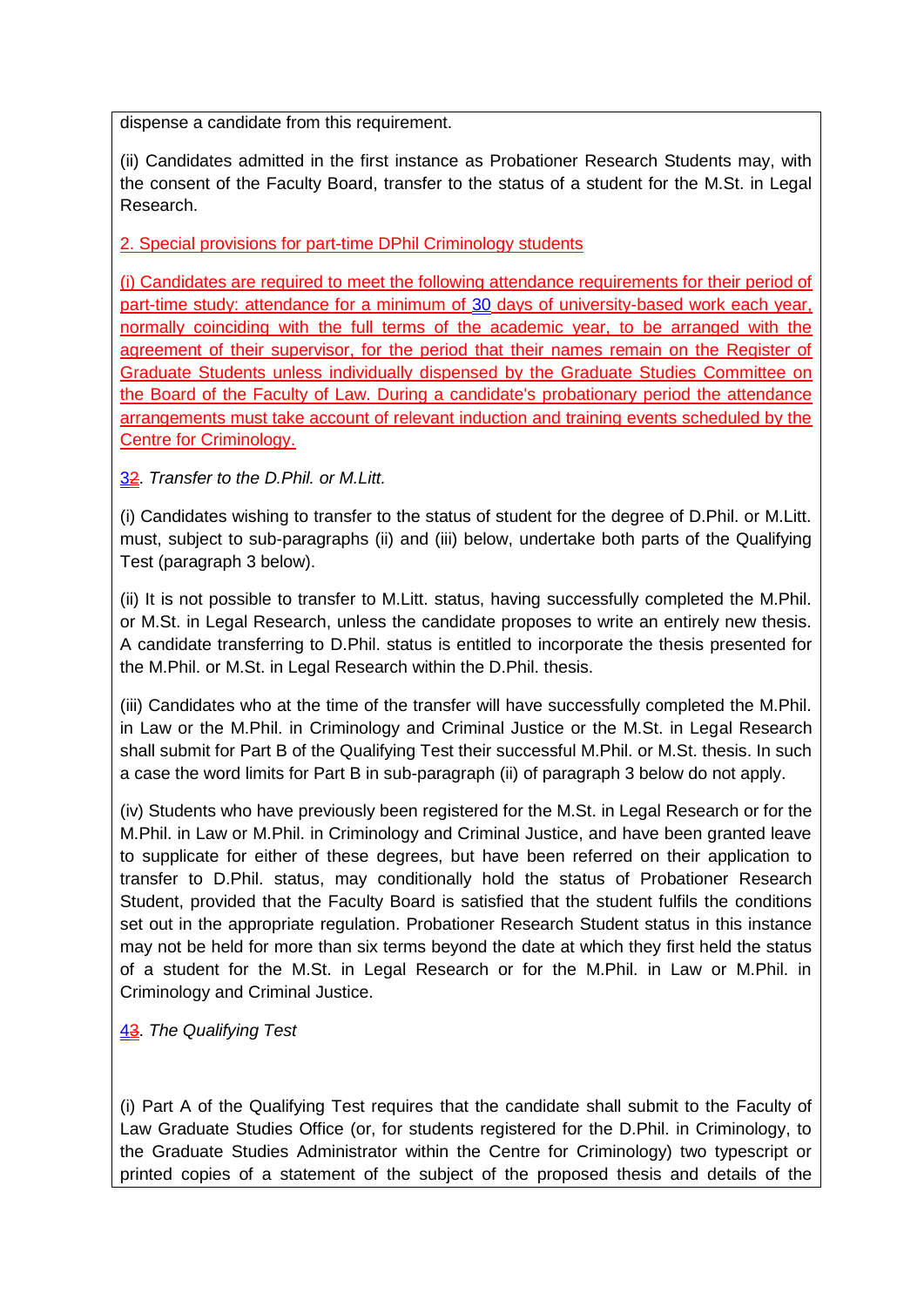manner in which the candidate proposes to treat it. This statement shall not exceed 2,000 words.

(ii) Subject to sub-paragraph (iii) of paragraph 2 above, Part B of the Qualifying Test requires that the candidate shall submit to the Faculty of Law Graduate Studies Office (or, for students registered for the D.Phil. in Criminology, to the Graduate Studies Administrator within the Centre for Criminology) two typescript or printed copies of a substantial piece of written work which may or may not be intended to form part of the proposed thesis but must be relevant to its subject. For transfer to the D.Phil., this Part B submission must not exceed 10,000 words, for the M.Litt., 6,000 words. In each case the candidate must state the number of words used. The required format for this submission is the common format prescribed for all law theses which is printed in the Faculty of Law's Graduate Students' Handbook.

(iii) Supervisors of candidates offering Part B are required to discuss with the candidate the names of possible assessors, and to provide the Board (or, for students registered for the D.Phil in Criminology, the Director of Graduate Studies (Research)) with the names of three suitable persons who have indicated their willingness to act as assessors if called upon to do so. This notification may be made before the submission of the material, but must be made, at the latest, on the day the material is submitted. (For students registered for the D.Phil in Criminology, two assessors will be appointed by the Director of Graduate Studies (Research) in consultation with the supervisor).

(iv) Subject to sub-paragraph (v) below, candidates admitted as Probationer Research Students to the doctoral or M.Litt. programmes, must submit all materials for the Qualifying Test by the end of the fourth week of Full Term in the third term after the candidate's admission. Candidates enrolled on the part-time DPhil in Criminology shall submit their materials by the end of the fourth week of Full Term in the sixth term after the candidate's admission.

(v) Subject to the general time-limit in sub-paragraph (vi) below, the Graduate Studies Committee, having consulted with the supervisor, may, for good cause, allow the Qualifying Test to be deferred. Applications for deferral must be made through the Faculty of Law Graduate Studies Office (or, for students registered for the D.Phil. in Criminology, to the Graduate Studies Administrator within the Centre for Criminology) in time to allow the Graduate Studies Committee to consider the matter in the second week of the candidate's third term. For candidates enrolled on the part-time DPhil in Criminology, applications for deferral must be made in time to allow the Graduate Studies Committee to consider the matter in the second week of the candidate's sixth term.

(vi) In no case may the materials for the Qualifying Test be submitted or resubmitted after the end of the fourth term from the admission of the student to the doctoral or M.Litt. programmes. A student will in any case cease to hold PRS status if he or she does not gain admission to another status within four terms of admission as a full-time student. In the case of candidates enrolled on the part-time DPhil in Criminology, materials for the Qualifying Test may not be submitted or resubmitted after the end of the eighth term from the admission of the student to the doctoral programme.

54. *Assessing the Qualifying Test*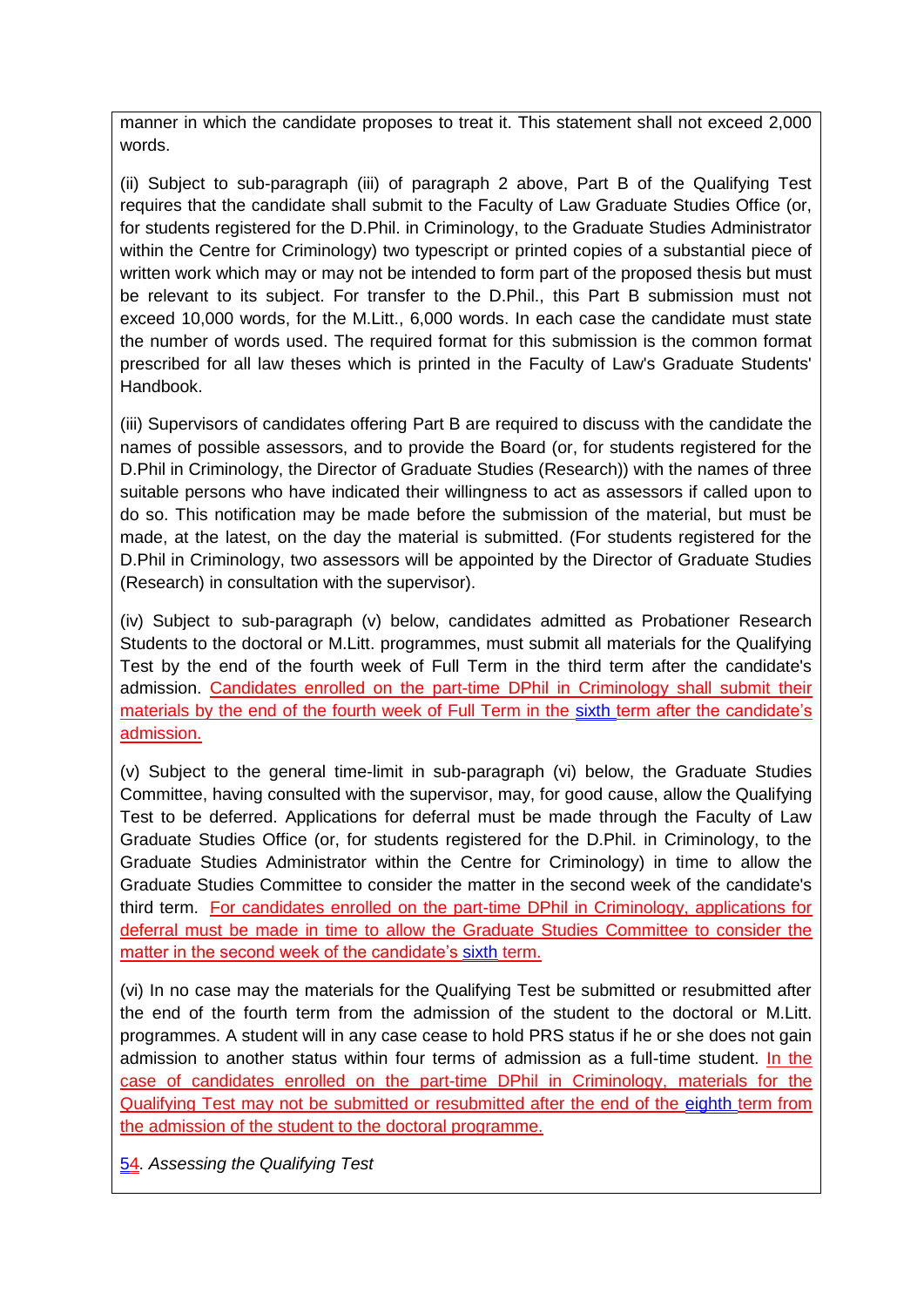(i) The Director of Graduate Studies shall appoint two assessors and shall report their appointments to the Board.

(ii) The assessors shall interview the candidate.

(iii) The assessors shall report in writing as to (*a*) the suitability of the candidate's subject for the kind of thesis in question and (*b*) the competence of the candidate to handle it at the required level; and, in accordance with their report, the assessors shall make a recommendation.

(iv) On the original submission for the Qualifying Test, the assessors may recommend (*a*) that the candidate be granted the transfer which has been applied for, or (*b*) that the candidate be permitted to resubmit Part A or, in the case in which the candidate is a Probationary Research Student, Part B or both Part A and Part B; in the case in which the candidate offers a successful M.Phil. or M.St. thesis for Part B within sub-paragraph (iii) of paragraph 2 above, there can be no reference back except in relation to Part A. Hence in a case in which, despite having earned the degree for which it was submitted, the thesis fails to satisfy the assessors of Part B of the Qualifying Test, the permission to transfer must be refused.

(v) Unless, for good cause shown, the Director of Graduate Studies, after consultation with the supervisor, agrees to an extension of time, the assessors must lodge their report and recommendation with the Faculty of Law Graduate Studies Office (or, for students registered for the D.Phil. in Criminology, to the Graduate Studies Administrator, the Centre for Criminology) within one calendar month of the date on which the materials are sent out to them.

(vi) The Faculty of Law Graduate Studies Office (or, for students registered for the D.Phil. in Criminology, to the Graduate Studies Administrator, the Centre for Criminology) shall pass the report and recommendation to the Director of Graduate Studies (or, for students registered for the D.Phil in Criminology, the Director of Graduate Studies (Research)), who has the authority of the Board to inform the candidate without further delay of the nature of the recommendation and to inform the supervisor of the contents of the report.

(vii) Where the assessors have recommended resubmission, the candidate should normally resubmit at any time before the end of the subsequent term following the original submission. On resubmission the assessors may recommend (a) that the candidate be granted the transfer requested or (b) that the candidate be refused permission to transfer. In the case of a Probationary Research Student the effect of the latter recommendation is to entitle the candidate to apply for transfer to the M.St. in Legal Research under the appropriate regulation, with effect retrospective to the original registration as a Probationary Research Student. Such applications will be considered by the Graduate Studies Committee. For candidates enrolled on the part-time DPhil in Criminology, the candidate should normally resubmit at any time before the end of the second term following the original submission.

(viii) The Director of Graduate Studies shall place the report of the assessors before the meeting of the Graduate Studies Committee next following its receipt by the The Faculty of Law Graduate Studies Office (or, for students registered for the D.Phil. in Criminology, to